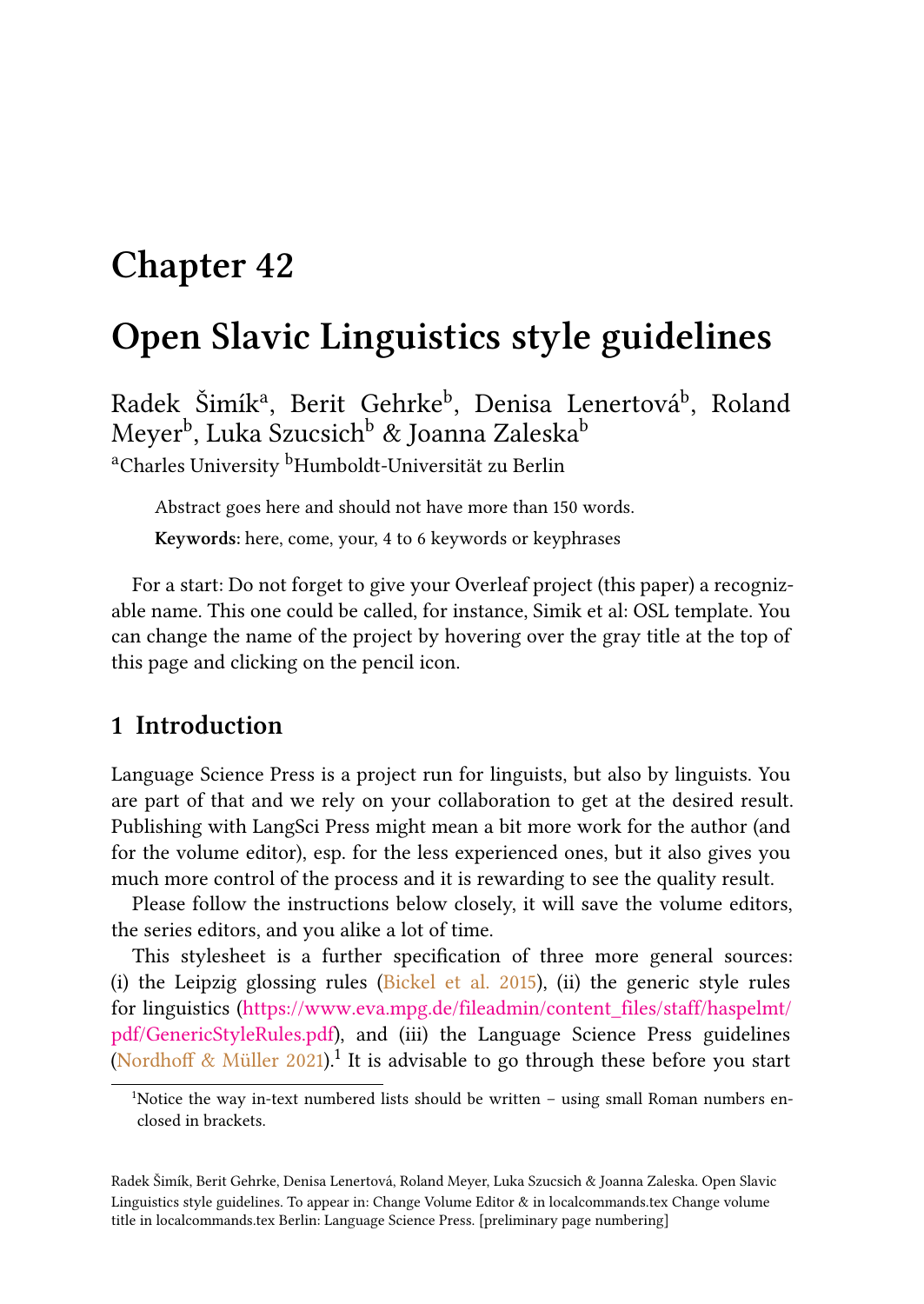writing. Most of the general rules are not repeated here.<sup>2</sup>

Please spend some time reading through these and the more general instructions. Your 30 minutes on this is likely to save you and us hours of additional work. Do not hesitate to contact the editors if you have any questions.

#### **2 Illustrating OSL commands and conventions**

Below I illustrate the use of a number of commands defined in langsci-osl.tex (see the styles folder).

#### <span id="page-1-2"></span>**2.1 Typesetting semantics**

See below for some examples of how to typeset semantic formulas. The examples also show the use of the sib-command  $($ = "semantic interpretation brackets" $)$ . Notice also the the use of the dummy curly brackets in([1b](#page-1-0)). They ensure that the spacing around the equation symbol is correct.

<span id="page-1-1"></span><span id="page-1-0"></span>(1) a. 
$$
[\![\text{dog}]\!]^g = \text{pos} = \lambda x [\text{pos}(x)]
$$
  
b.  $[\text{Some dog bit every boy}]\!] = \exists x [\text{pos}(x) \land \forall y [\text{nov}(y) \to \text{BIT}(x, y)]]$ 

Use noindent after example environments (but not after floats like tables or figures).

And here's a macro for semantic type brackets: The expression *dog* is of type  $\langle e, t \rangle$ . Don't forget to place the whole type formula into a math-environment. An example of a more complex type, such as the one of *every*:  $\langle s, \langle \langle e, t \rangle, \langle e, t \rangle \rangle$ . You can of course also use the type in a subscript:  $\log_{(et)}$ 

We distinguish between metalinguistic constants that are translations of object language, which are typeset using small caps, see [\(1a](#page-1-1)), and logical constants. See thecontrast in  $(2)$  $(2)$ , where speaker (= serif) in  $(2a)$  $(2a)$  is the denotation of the word *speaker*,and SPEAKER (= sans-serif) in  $(2b)$  $(2b)$  $(2b)$  is the function that maps the context c to the speaker in that context.<sup>3,4</sup>

<sup>2</sup>Do not worry about the colors of references and links. They are there to make the editorial process easier and will disappear prior to official publication.

<sup>&</sup>lt;sup>3</sup>Notice that both types of small caps are automatically turned into text-style, even if used in a math-environment. This enables you to use math throughout.

<sup>&</sup>lt;sup>4</sup>Notice also that the notation entails the "direct translation" system from natural language to metalanguage, as entertained e.g. in [Heim & Kratzer \(1998\).](#page-10-2) Feel free to devise your own notation when relying on the "indirect translation" system (see, e.g., [Coppock & Champollion](#page-10-3) [2022](#page-10-3)).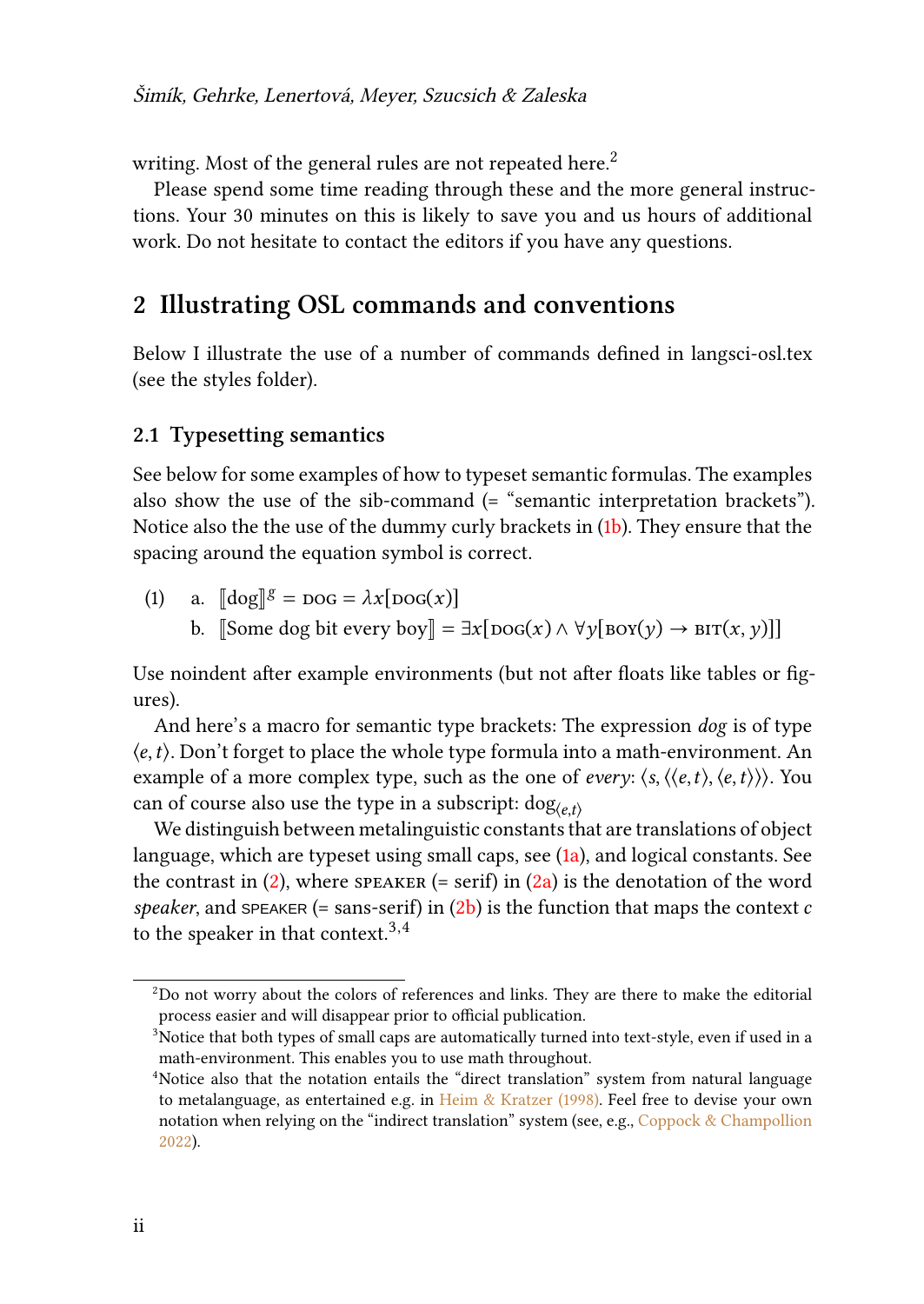- <span id="page-2-1"></span><span id="page-2-0"></span>(2) a. [The speaker is drunk] $g.c = \text{DRUNK}(tx \text{ SPEAKER}(x))$ 
	- b.  $\llbracket I \text{ am drunk} \rrbracket^{g,c} = \text{DRUNK}(\text{SPEAKER}(c))$

Notice that with more complex formulas, you can use bigger brackets indicating scope, cf. ( vs. (, as used in([2](#page-2-0)). Also notice the use of backslash plus comma, which produces additional space in math-environment.

#### **2.2 Examples and the minsp command**

Try to keep examples simple. But if you need to pack more information into an example or include more alternatives, you can resort to various brackets or slashes. For that, you will find the minsp-command useful. It works as follows:

(3) Hans {schläft / schlief / \*schlafen}. Hans sleeps slept sleep.INF 'Hans {sleeps / slept}.'

If you use the command, glosses will be aligned with the corresponding object language elements correctly. Notice also that brackets etc. do not receive their own gloss. Simply use closed curly brackets as the placeholder.

The minsp-command is not needed for grammaticality judgments used for the whole sentence. For that, use the native langsci-gb4e method instead, as illustrated below:

| (4) |                           | * Das sein ungrammatisch.          |          |
|-----|---------------------------|------------------------------------|----------|
|     | that be.INF ungrammatical |                                    |          |
|     |                           | Intended: 'This is ungrammatical.' | (German) |

Also notice that translations should never be ungrammatical. If the original is ungrammatical, provide the intended interpretation in idiomatic English.

If you want to indicate the language and/or the source of the example, place this on the right margin of the translation line. Schematic information about relevant linguistic properties of the examples should be placed on the line of the example, as indicated below.

(5) [Ėtu knigu] this book.acc read.prs.3sg Ivan.nom often čitaet Ivan (často). O-V-S-Adv 'Ivan reads this book (often).' (Russian; [Bailyn 2004](#page-9-0): 4)

Finally, notice that you can use the gloss macros for typing grammatical glosses, defined in langsci-lgr.sty. Place curly brackets around them.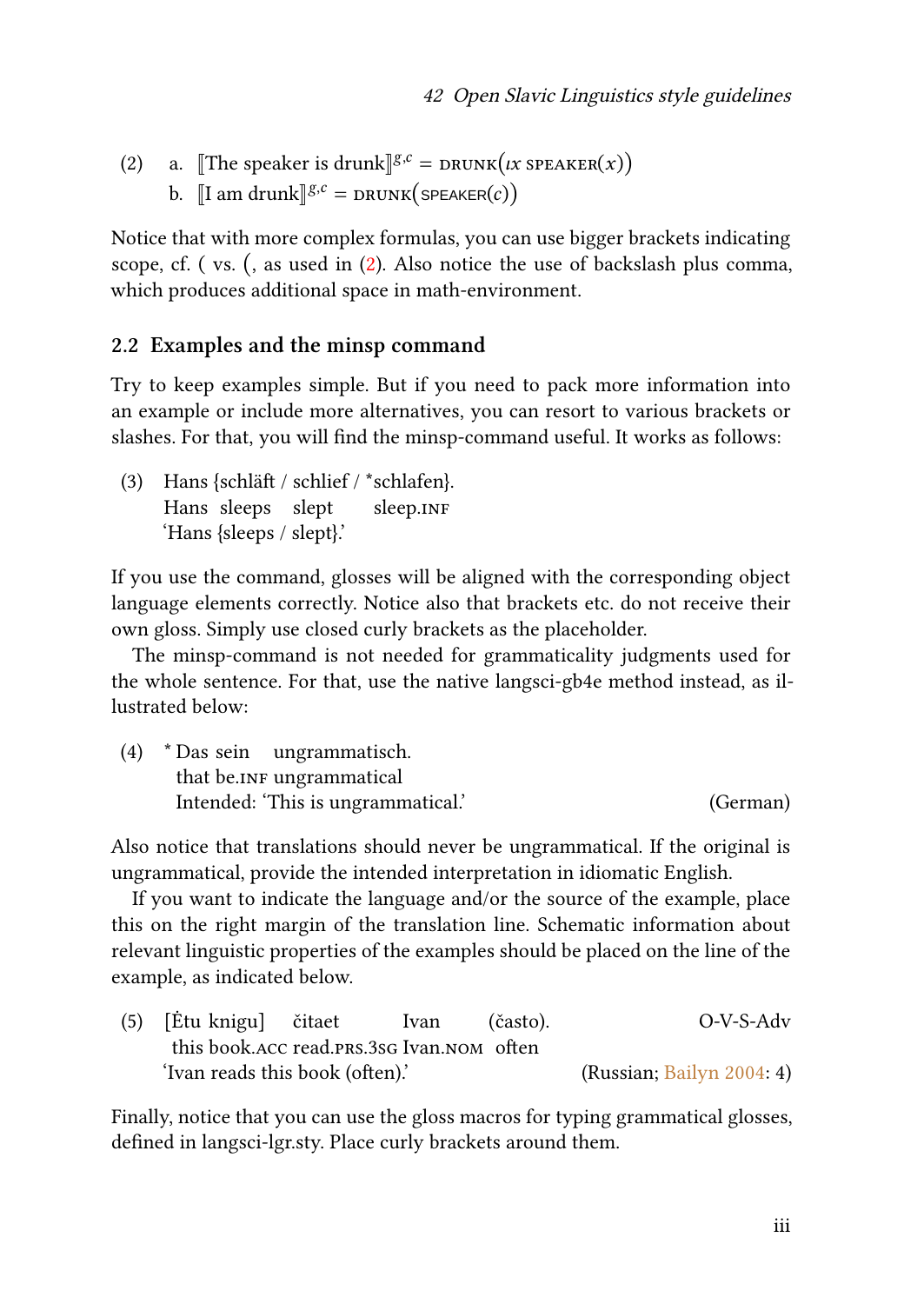#### **2.3 Citation commands and macros**

You can make your life easier if you use the following citation commands and macros (see code):

- [Bailyn 2004](#page-9-0): no brackets
- [Bailyn \(2004\):](#page-9-0) year in brackets
- ([Bailyn 2004\)](#page-9-0): everything in brackets
- [Bailyn](#page-9-0)'s [2004:](#page-9-0) possessive
- [Bailyn](#page-9-0)'s([2004\)](#page-9-0): possessive with year in brackets

## **3 Trees**

Use the forest package for trees and place trees in a figure environment. Figure [1](#page-4-0) shows a simple example.<sup>5</sup> Notice that figure (and table) environments are socalled floating environments. LATEX determines the position of the figure/table on the page, so it can appear elsewhere than where it appears in the code. This is not a bug, it is a property. Also for this reason, do not refer to figures/tables by using phrases like "the table below". Always use tabref/figref. If your terminal nodes represent object language, then these should essentially correspond to glosses, not to the original. For this reason, we recommend including an explicit example whichcorresponds to the tree, in this particular case  $(6)$  $(6)$  $(6)$ .

<span id="page-3-0"></span>(6) Co se what REFL driver try.PTCP.SG.M do.INF řidič snažil dělat? 'What did the driver try to do?'

Do not use noindent after figures or tables (as you do after examples). Cases like these (where the noindent ends up missing) will be handled by the editors prior to publication.

## **4 Italics, boldface, small caps, underlining, quotes**

See [Nordhoff & Müller \(2021\)](#page-10-1) for that. In short:

<sup>&</sup>lt;sup>5</sup>See [Vanden Wyngaerd \(2017\)](#page-10-4) for a simple and useful quickstart guide for the forest package.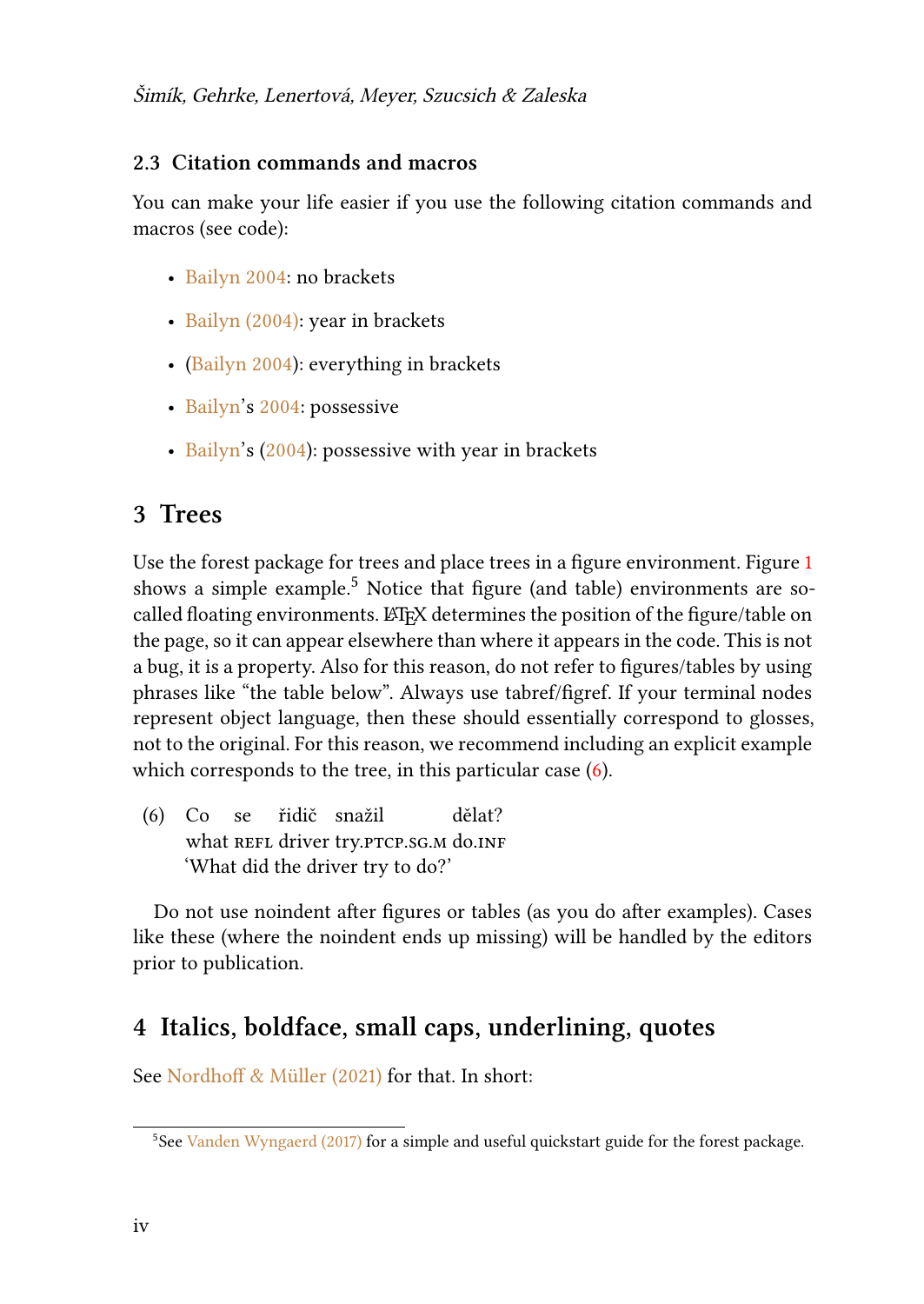<span id="page-4-0"></span>

Figure 1: Proposed syntactic representation of([6\)](#page-3-0)

- No boldface anywhere.
- No underlining anywhere (unless for very specific and well-defined technical notation; consult with editors).
- Small caps used for (i) introducing terms that are important for the paper (small-cap the term just ones, at a place where it is characterized/defined); (ii) metalinguistic translations of object-language expressions in semantic formulas (see  $\S$ [2.1](#page-1-2)); (iii) selected technical notions.
- Italics for object-language within text; exceptionally for emphasis/contrast.
- Single quotes: for translations/interpretations
- Double quotes: scare quotes; quotations of chunks of text.

# **5 Cross-referencing**

Label examples, sections, tables, figures, possibly footnotes (by using the label macro). The name of the label is up to you, but it is good practice to follow this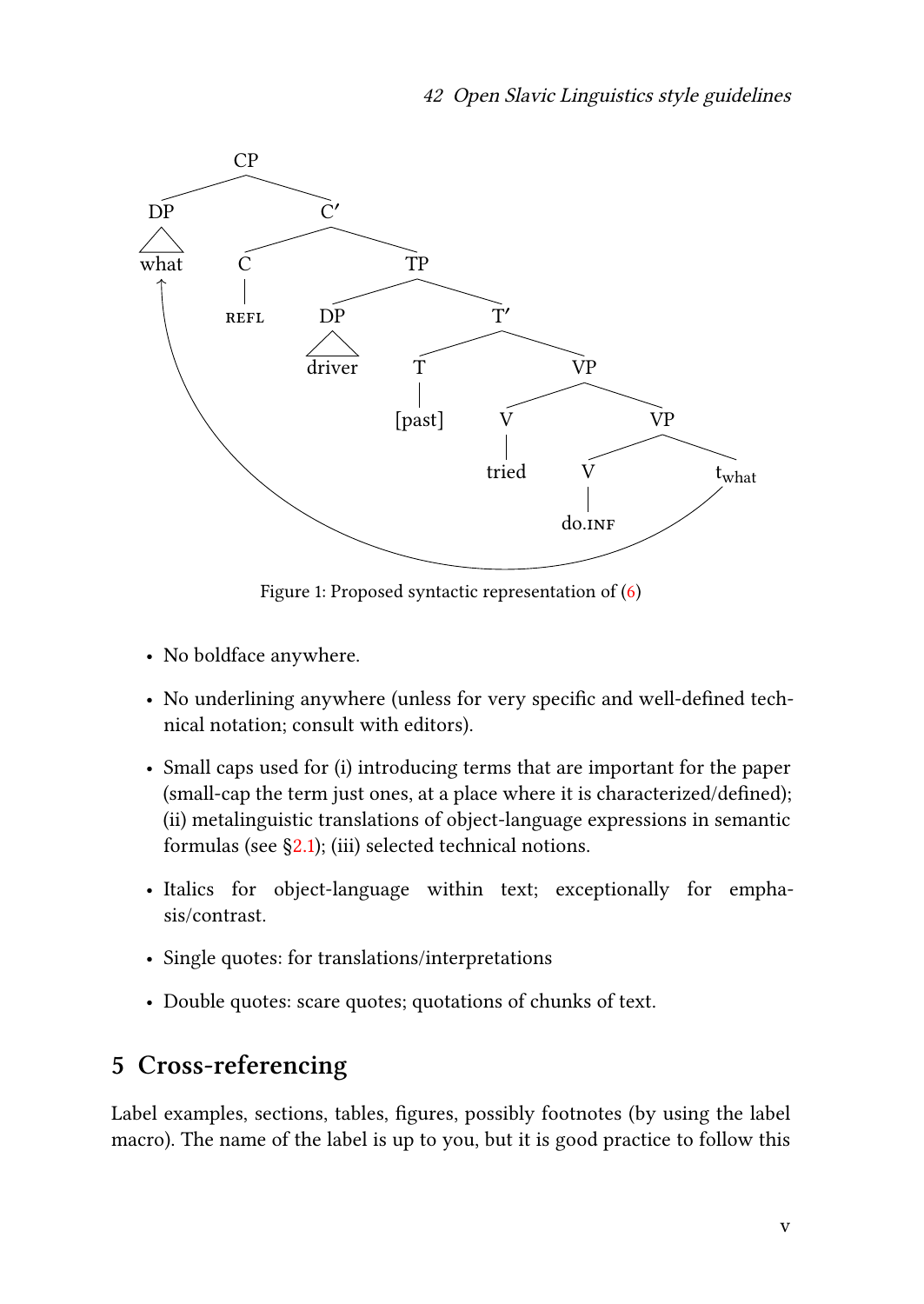template: article-code:reference-type:unique-label. E.g. sim:ex:german would be a proper name for a reference within this paper (sim = short for the author(s); ex = example reference; german = unique name of that example).

#### **6 Syntactic notation**

Syntactic categories (N, D, V, etc.) are written with initial capital letters. This also holds for categories named with multiple letters, e.g. Foc, Top, Num, etc. Stick to this convention also when coming up with ad hoc categories, e.g. Cl (for clitic or classifier).

An exception from this rule are "little" categories, which are written with italics: *v*, *n*, *v*P, etc.

Bar-levels must be typeset with bars/primes, not with an apostrophe. An easy way to do that is to use mathmode for the bar: C', Foc', etc.

Specifiers should be written this way: SpecCP, Spec*v*P.

Features should be surrounded by square brackets, e.g., [past]. If you use plus and minus, be sure that these actually are plus and minus, and not e.g. a hyphen. Mathmodecan help with that:  $[+sg]$ ,  $[-sg]$ ,  $[±sg]$ . See §[10](#page-6-0) for related information.

#### **7 Footnotes**

Absolutely avoid long footnotes. A footnote should not be longer than, say, 20% of the page. If you feel like you need a long footnote, make an explicit digression in the main body of the text.

Footnotes should always be placed at the end of whole sentences. Formulate the footnote in such a way that this is possible. Footnotes should always go after punctuation marks, never before. Do not place footnotes after individual words. Do not place footnotes in examples, tables, etc. If you have an urge to do that, place the footnote to the text that explains the example, table, etc.

Footnotes should always be formulated as full, self-standing sentences.

#### **8 Tables**

For your tables use the table plus tabularx environments. The tabularx environment lets you (and requires you in fact) to specify the width of the table and defines the X column (left-alignment) and the Y column (right-alignment). All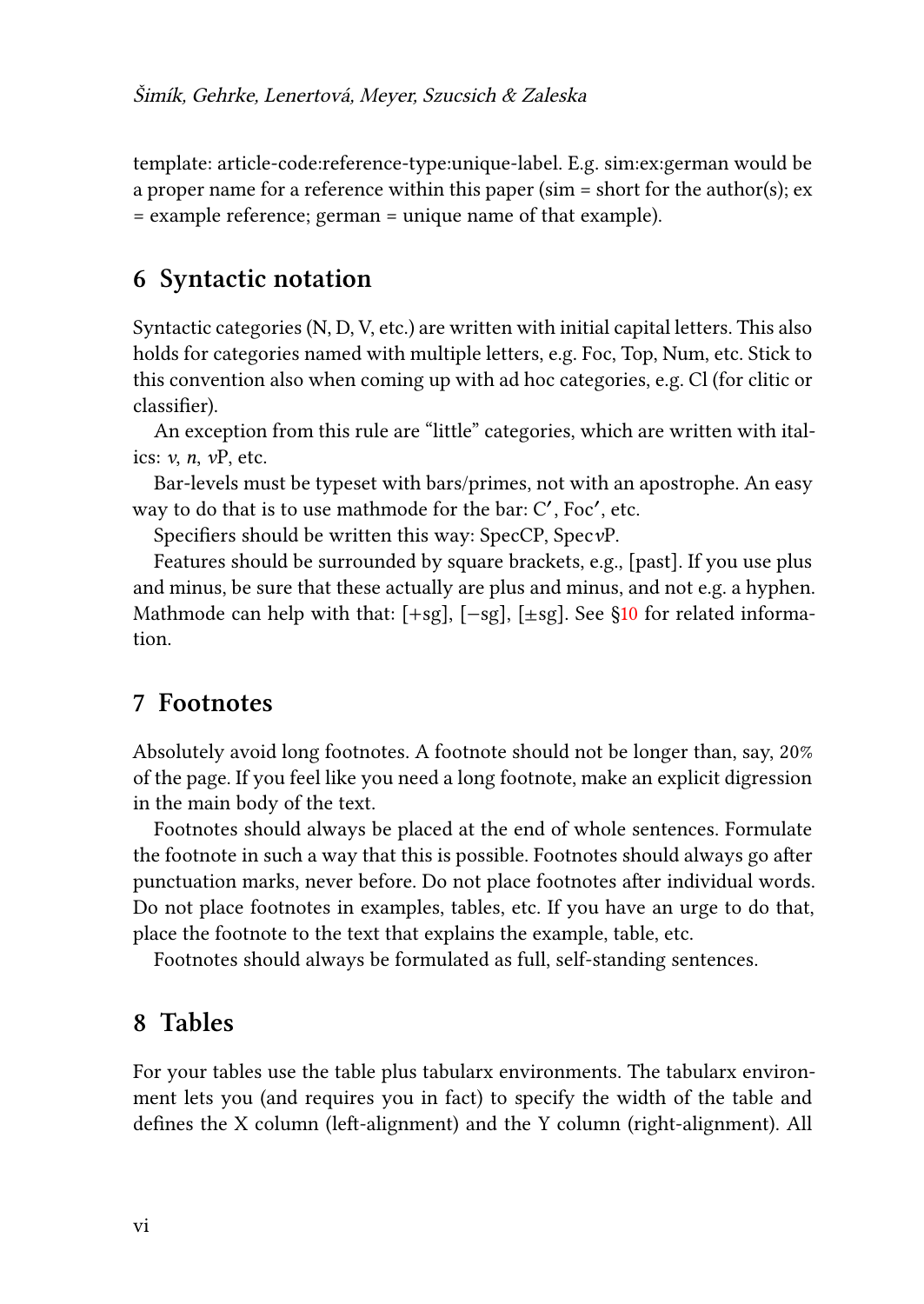X/Y columns will have the same width and together they will fill out the width of the rest of the table – counting out all non-X/Y columns.

Always include a meaningful caption. The caption is designed to appear on top of the table, no matter where you place it in the code. Do not try to tweak with this. Tables are delimited with lsptoprule at the top and lspbottomrule at the bottom. The header is delimited from the rest with midrule. Vertical lines in tables are banned. An example is provided in Table [1.](#page-6-1) See [Nordhoff & Müller](#page-10-1) [\(2021\)](#page-10-1) for more information. If you are typesetting a very complex table or your table is too large to fit the page, do not hesitate to ask the editors for help.

<span id="page-6-1"></span>

|          | nouns |    | verbs adjectives | adverbs |
|----------|-------|----|------------------|---------|
| absolute | 12    | 34 | 23               | 13      |
| relative | 3.1   | 89 | 5.7              | 39      |

Table 1: Frequencies of word classes

#### **9 Figures**

Figures must have a good quality. If you use pictorial figures, consult the editors early on to see if the quality and format of your figure is sufficient. If you use simple barplots, you can use the barplot environment (defined in langsci-osl.sty). See Figure [2](#page-7-0) for an example. The barplot environment has 5 arguments: 1. xaxis desription, 2. y-axis description, 3. width (relative to textwidth), 4. x-tick descriptions, 5. x-ticks plus y-values.

The barplot environment builds on the tikzpicture plus axis environments of the pgfplots package. It can be customized in various ways. Figure [3](#page-7-1) shows a more complex example.

### <span id="page-6-0"></span>**10 Hyphens, dashes, minuses, math/logical operators**

Be careful to distinguish between hyphens (-), dashes (–), and the minus sign (−). For in-text appositions, use only en-dashes – as done here – with spaces around. Do not use em-dashes (—). Using mathmode is a reliable way of getting the minus sign.

Allequations (and typically also semantic formulas, see  $\S 2.1$ ) should be typeset using mathmode. Notice that mathmode not only gets the math signs "right", but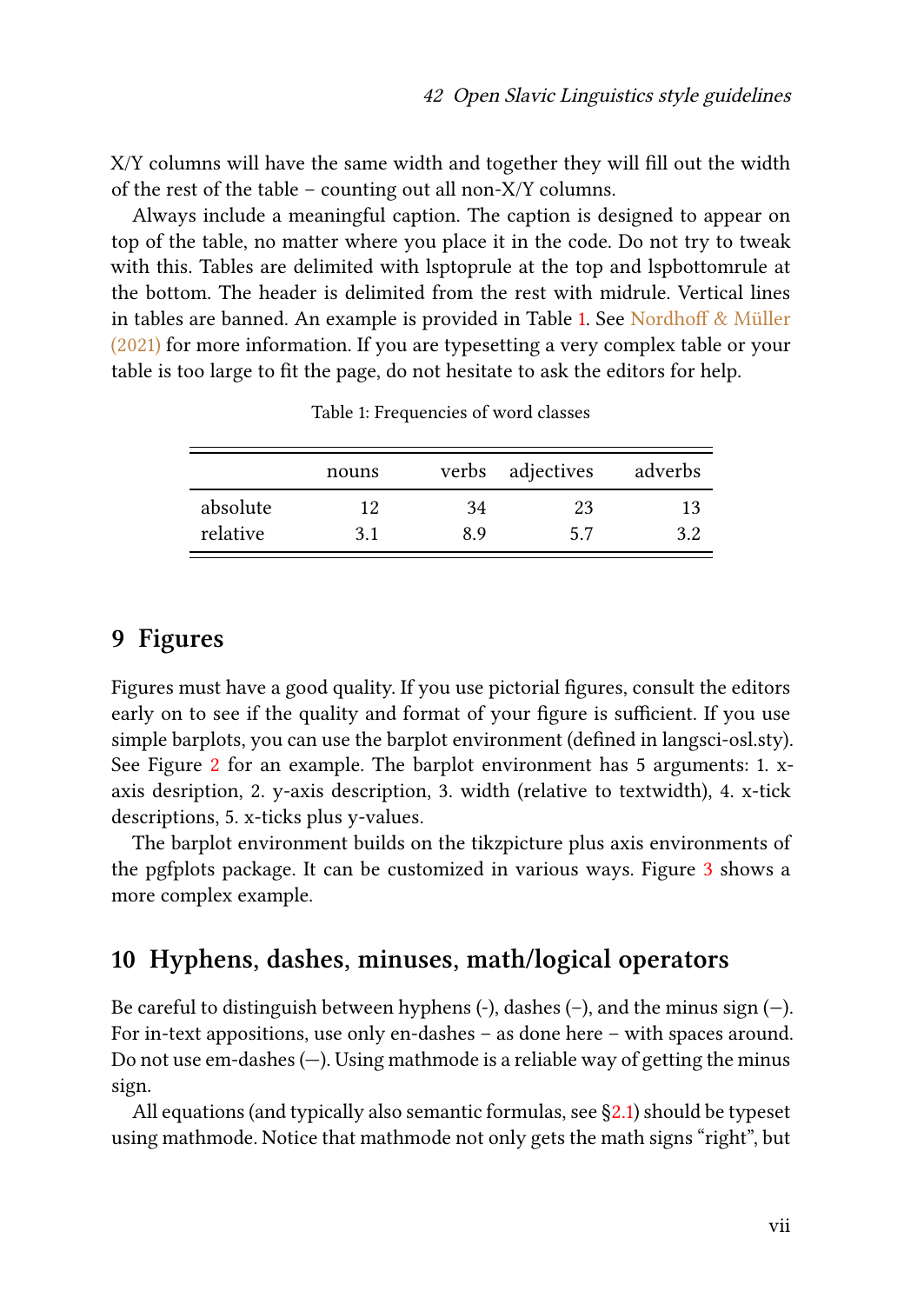<span id="page-7-0"></span>

Figure 2: A barplot example

<span id="page-7-1"></span>

Figure 3: Results divided by number

also has a dedicated spacing. For that reason, never write things like p<0.05, p < 0.05, or p< 0.05, but rather  $p < 0.05$ . In case you need a two-place math or logical operator (like ∧) but for some reason do not have one of the arguments represented overtly, you can use a "dummy" argument (curly brackets) to simulate the presence of the other one. Notice the difference between  $\land p$  and  $\land p$ .

In case you need to use normal text within mathmode, use the text command. Here is an example: frequency  $= .8$ . This way, you get the math spacing right.

### **11 Abbreviations**

The final abbreviations section should include all glosses. It should not include other ad hoc abbreviations (those should be defined upon first use) and also not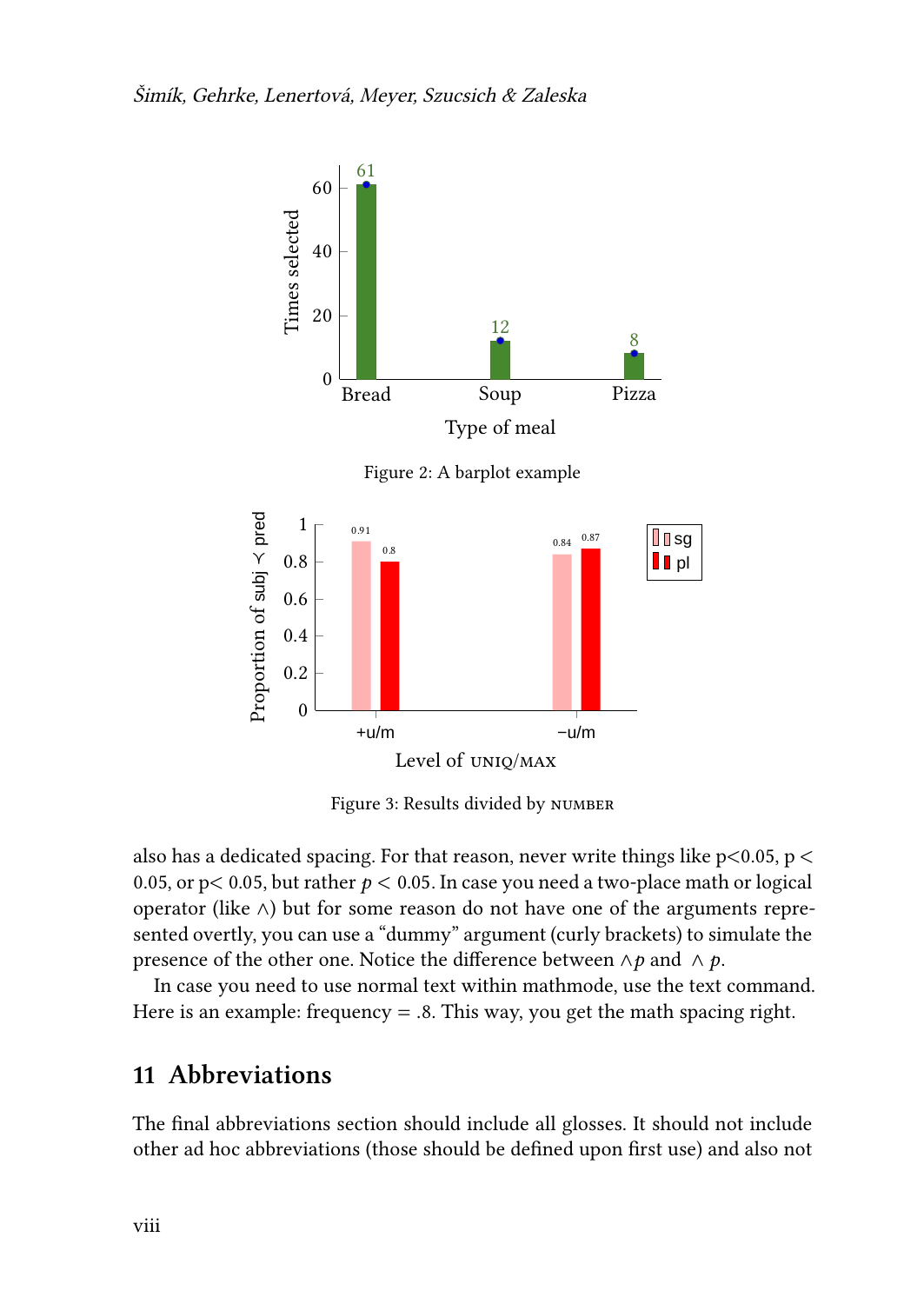standard abbreviations like NP, VP, etc.

## **12 Bibliography**

Place your bibliography into localbibliography.bib. Important: Only place there the entries which you actually cite! You can make use of our OSL bibliography, which we keep clean and tidy and update it after the publication of each new volume. Contact the editors of your volume if you do not have the bib file yet. If you find the entry you need, just copy-paste it in your localbibliography.bib. The bibliography also shows many good examples of what a good bibliographic entry should look like.

See [Nordhoff & Müller \(2021\)](#page-10-1) for general information on bibliography. Some important things to keep in mind:

- Journals should be cited as they are officially called (notice the difference between and, &, capitalization, etc.).
- Journal publications should always include the volume number, the issue number (field "number"), and DOI or stable URL (see below on that).
- Papers in collections or proceedings must include the editors of the volume (field "editor"), the place of publication (field "address") and publisher.
- The proceedings number is part of the title of the proceedings. Do not place it into the "volume" field. The "volume" field with book/proceedings publications is reserved for the volume of that single book (e.g. NELS 40 proceedings might have vol. 1 and vol. 2).
- Avoid citing manuscripts as much as possible. If you need to cite them, try to provide a stable URL.
- Avoid citing presentations or talks. If you absolutely must cite them, be careful not to refer the reader to them by using "see...". The reader can't see them.
- If you cite a manuscript, presentation, or some other hard-to-define source, use the either the "misc" or "unpublished" entry type. The former is appropriate if the text cited corresponds to a book (the title will be printed in italics); the latter is appropriate if the text cited corresponds to an article or presentation (the title will be printed normally). Within both entries, use the "howpublished" field for any relevant information (such as "Manuscript, University of …"). And the "url" field for the URL.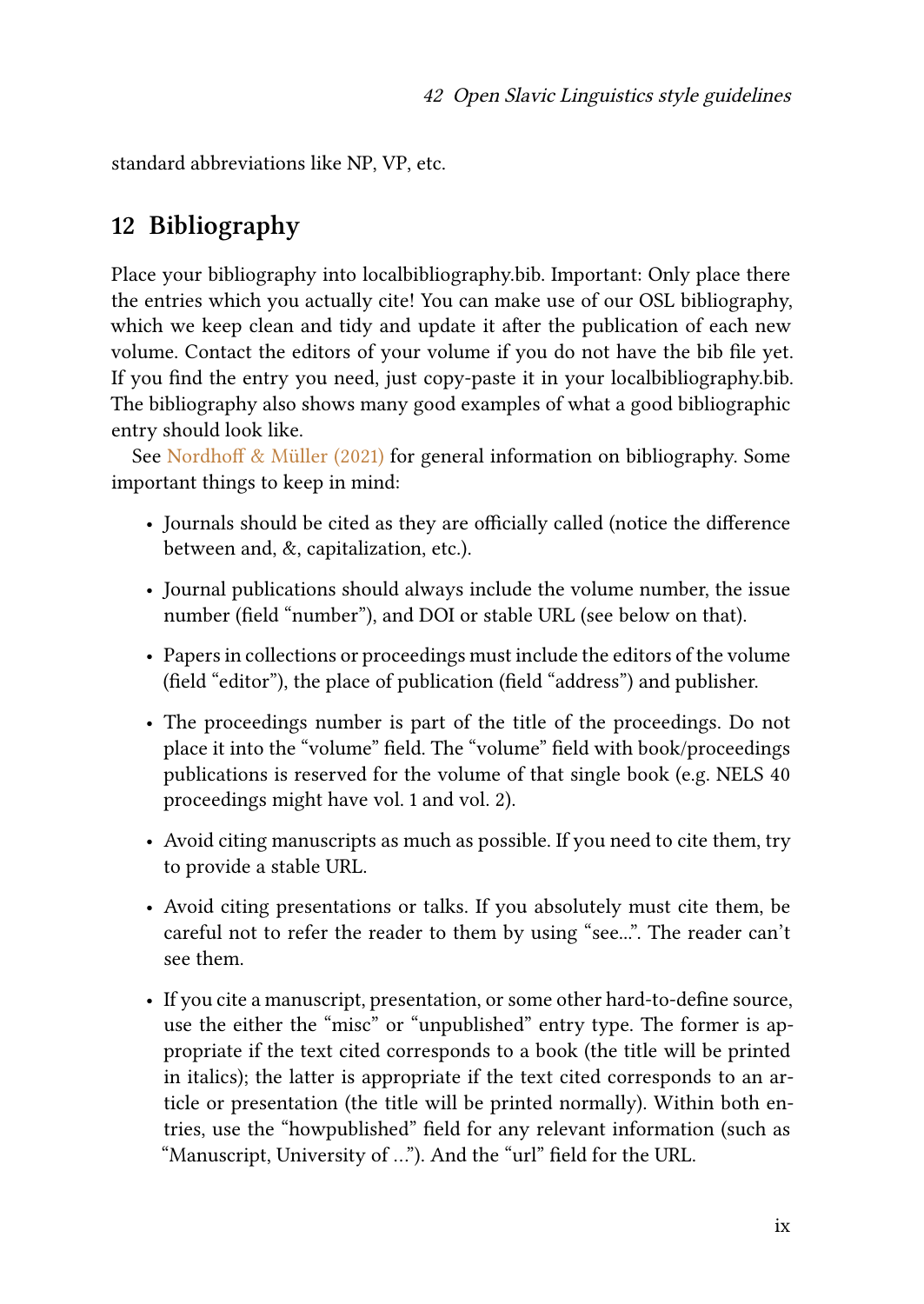We require the authors to provide DOIs or URLs wherever possible, though not without limitations. The following rules apply:

- If the publication has a DOI, use that. Use the "doi" field and write just the DOI, not the whole URL.
- If the publication has no DOI, but it has a stable URL (as e.g. JSTOR, but possibly also lingbuzz), use that. Place it in the "url" field, using the full address (https: etc.).
- Never use DOI and URL at the same time.
- If the official publication has no official DOI or stable URL (related to the official publication), do not replace these with other links. Do not refer to published works with lingbuzz links, for instance, as these typically lead to the unpublished (preprint) version. (There are exceptions where lingbuzz or semanticsarchive are the official publication venue, in which case these can of course be used.) Never use URLs leading to personal websites.
- If a paper has no DOI/URL, but the book does, do not use the book URL. Just use nothing.

## **Abbreviations**

| 3          | third person   |    | <b>PRS</b> present tense |
|------------|----------------|----|--------------------------|
| <b>ACC</b> | accusative     |    | PTCP participle          |
| <b>INF</b> | infinitive     |    | REFL reflexive           |
| M          | masculine      | SG | singular                 |
|            | NOM nominative |    |                          |

## **Acknowledgments**

Place your acknowledgements here and funding information here.

## **References**

<span id="page-9-0"></span>Bailyn, John F. 2004. Generalized inversion. *Natural Language & Linguistic Theory* 22(1). 1–49. DOI: [10.1023/B:NALA.0000005556.40898.a5.](https://doi.org/10.1023/B:NALA.0000005556.40898.a5)